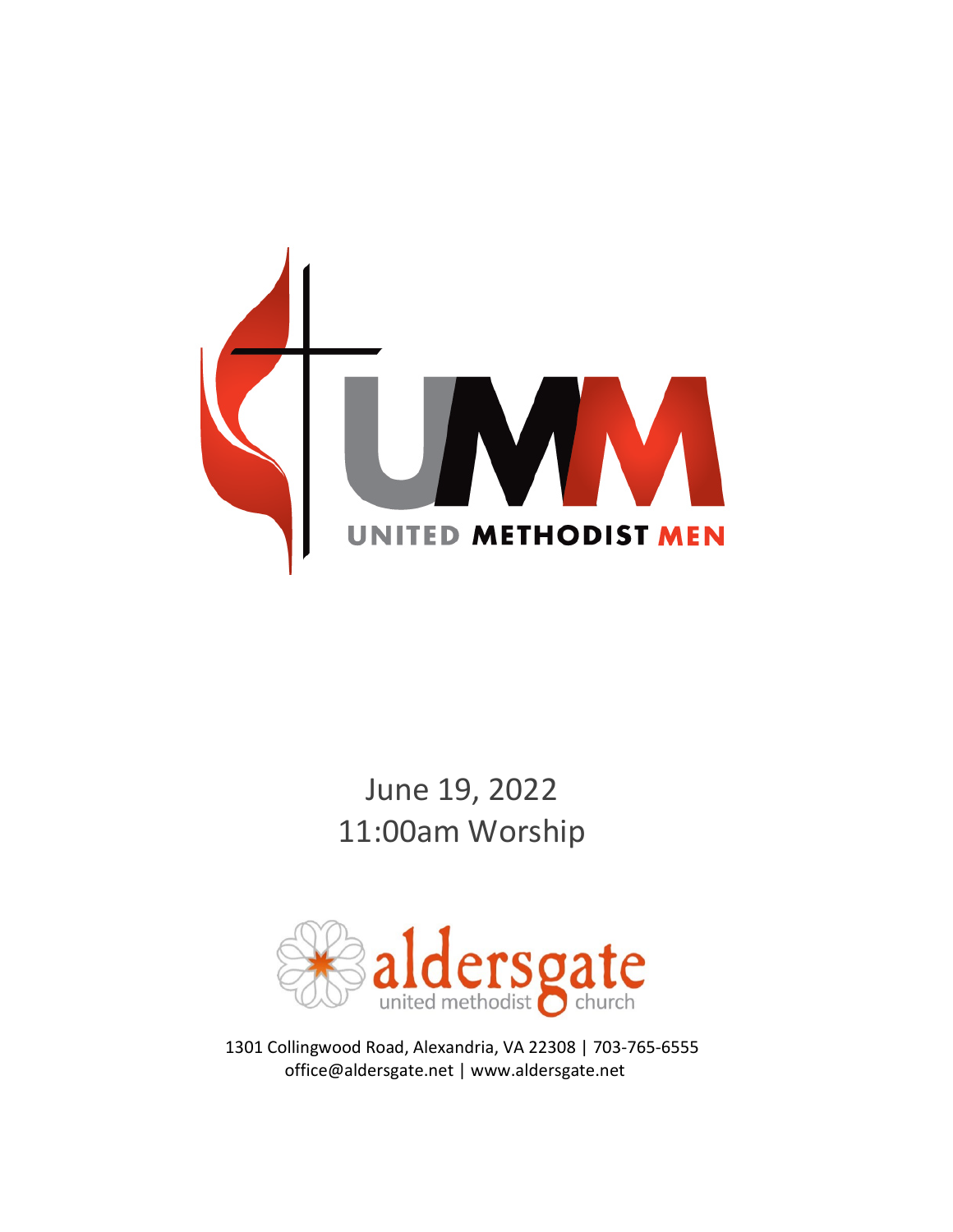## Prelude

# Welcome & Community Time

## \* Call to Worship

Our relationships with our fathers are complicated. **For some of us, our father's love is like God's love -- too deep, too long, too wide, too strong to measure.**

Some of our dads are here; some were never here. **For some of us, God's love fills in the empty spaces our fathers left behind.**

All of us are shaped by the relationship or lack of relationship with our fathers.

**On this day when we remember what it means to have a father or be a father, we recognize the importance of fathers in our communities. We pledge as a congregation to love and nurture the fathers among us so that they will manifest the love of God in all that they do.**

#### \* Hymn #2212 | My Life Flows On (*How Can I Keep From Singing)*

**My life flows on in endless song, above earth's lamentation. I hear the clear, though far off hymn that hails a new creation. No storm can shake my inmost calm while to that Rock I'm clinging. Since Love is Lord of heaven and earth, how can I keep from singing?**

**Through all the tumult and the strife, I hear that music ringing. It finds an echo in my soul. How can I keep from singing? Since Love is Lord of heaven and earth, how can I keep from singing?**

**What though my joys and comforts die? I know my Savior liveth. What though the darkness gather round? Songs in the night he giveth. Since Love is Lord of heaven and earth, how can I keep from singing?**

**The peace of Christ makes fresh my heart, a fountain ever springing! All things are mine since I am his! How can I keep from singing? Since Love is Lord of heaven and earth, how can I keep from singing?**

#### \* Opening Prayer

**Loving God, you who are our father and our mother, we thank you that you have shown us how important it is to follow your example as we grow in faith. Teach us to be obedient to your will, respecting you as children ought. Thank you for your mercy despite our disobedience. Strengthen us to stand up against the challenges of this world, honoring your name and trusting your grace. In the Name of your Son, we pray. Amen.**

#### \* Gloria

**Glory be to the Father and to the Son and to the Holy Ghost; As it was in the beginning, is now and ever shall be, world without end. Amen. Amen**

\* Passing of the Peace

Abundantly Far More Ministry Moment

Receiving of our Tithes and Offerings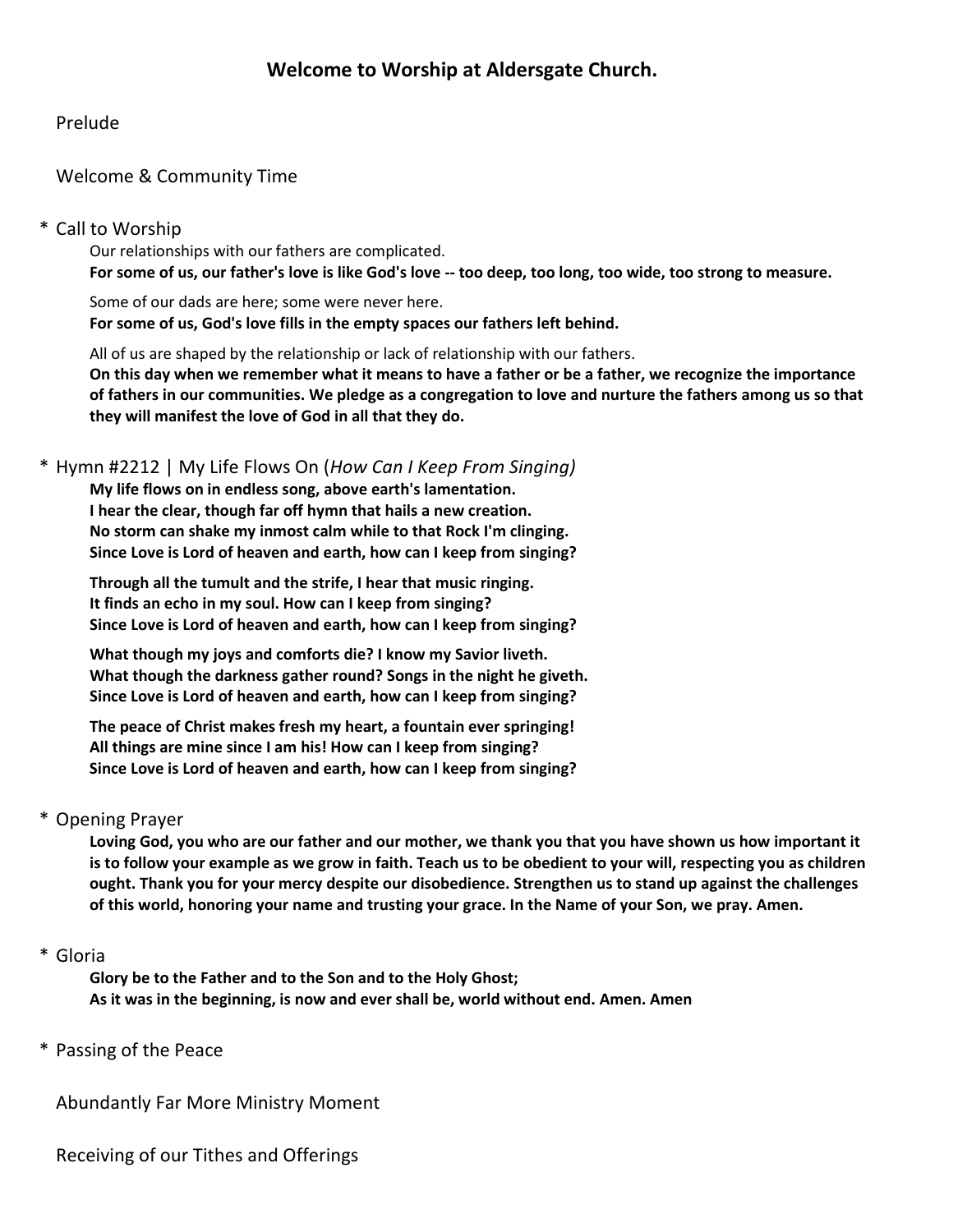\* Doxology

**Praise God, from whom all blessings flow; praise him, all creatures here below; praise him above, ye heavenly host; praise Father, Son, and Holy Ghost. Amen**

## \* Offertory Prayer

\* Hymn #110 | *A Mighty Fortress is Our God* **A mighty fortress is our God, a bulwark never failing; our helper he amid the flood of mortal ills prevailing. For still our ancient foe doth seek to work us woe; his craft and power are great, and armed with cruel hate, on earth is not his equal. Did we in our own strength confide, our striving would be losing, were not the right man on our side, the man of God's own choosing. Dost ask who that may be? Christ Jesus it is he; Lord Sabaoth his name, from age to age the same, and he must win the battle. And though this world with devils filled, should threaten to undo us, we will not fear, for God hath willed his truth to triumph through us.**

**The Prince of Darkness grim, we tremble not for him;**

**his rage we can endure,**

**for lo, his doom is sure; one little word shall fell him.**

**That word above all earthly powers, no thanks to them, abideth; the Spirit and the gifts are ours, thru him who with us sideth. Let goods and kindred go, this mortal life also; the body they may kill; God's truth abideth still; his kingdom is forever.**

#### Scripture

Listen for the word of God Deuteronomy 6:4-7; Ephesians 6:1-4; & 1 Corinthians 4:4-16

#### Anthem

#### Sermon

*How Dads Can Prepare Their Children for Life's Battles* Ed Little